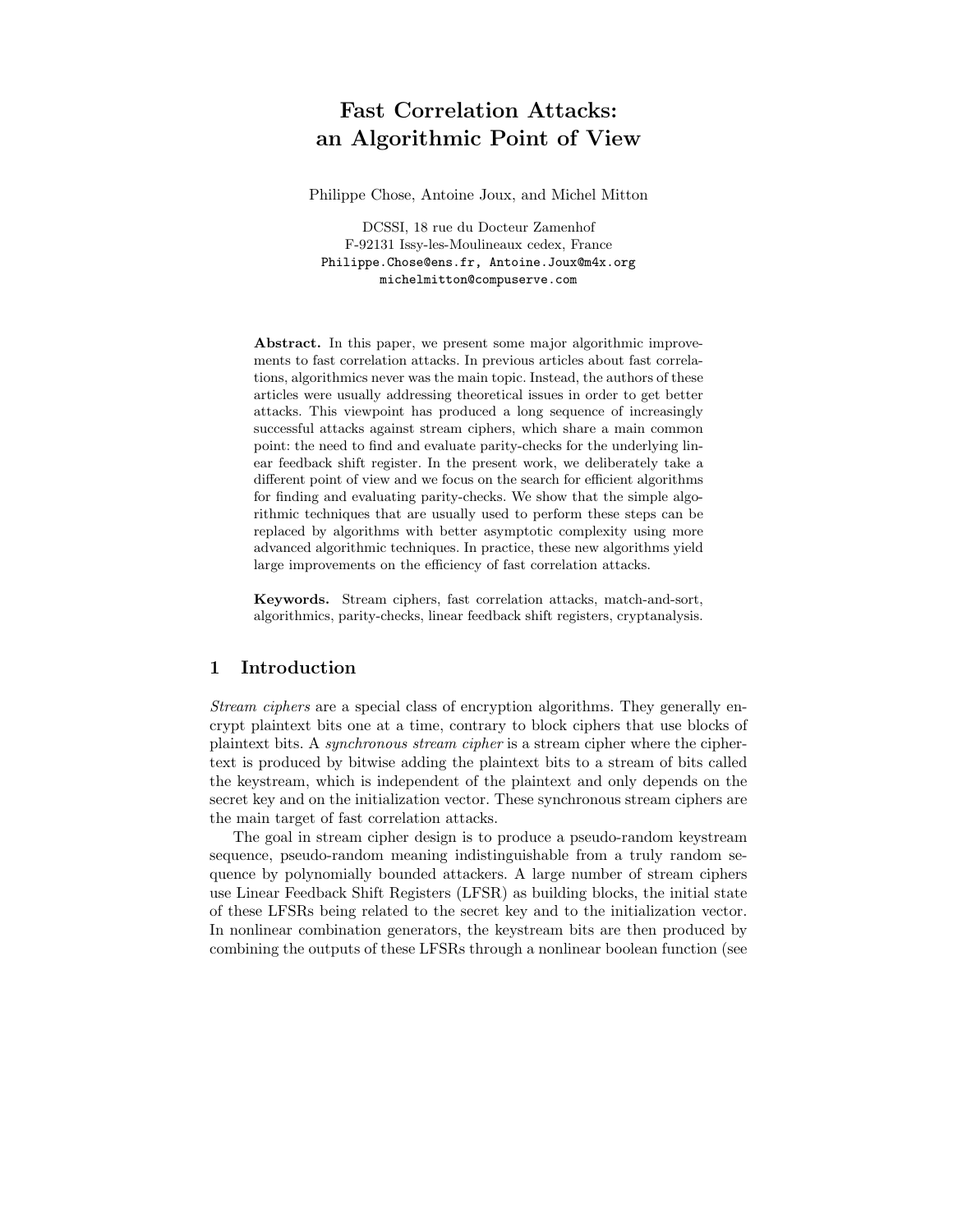Fig. 1). Many variations exist where the LFSRs are multiplexed or irregularly clocked.



Fig. 1. Three LFSRs combined by a nonlinear boolean function

Among the different kinds of attacks against stream ciphers, correlation attacks are one of the most important [12, 13]. These cryptanalytic methods target nonlinear *combination* keystream generators. They require the existence of linear correlations between LFSR internal stages and the nonlinear function output, i.e. correlation between linear combinations of internal and output bits; these correlations need to be good enough for the attack to be successful. A very important fact about nonlinear functions is that linear correlations always exist [12]. Finding them can sometimes be the hardest part of the job, since the main method for finding them is by statistical experimentation. For the simplest ciphers, the correlations can be found by analyzing the nonlinear function with the well-known Walsh transform. Once a correlation is found, it can be written as a probability

$$
p = \Pr(z_i = x_i^{j_1} \oplus x_i^{j_2} \oplus \ldots \oplus x_i^{j_M}) \neq 0.5
$$

where  $z_i$  is the *i*-th keystream output bit and the  $x_i^{j_1}, \ldots, x_i^{j_M}$  are the *i*-st output bits of some LFSRs  $j_1, \ldots, j_M$  (see Fig. 1). The output can thus be considered as a noisy version of the corresponding linear combination of LFSR outputs. The quality of the correlation can be measured by the quantity  $\varepsilon = |2p - 1|$ . If  $\varepsilon$  is close to one, the correlation is a very good one and the cipher is not very strong. On the other hand, when  $\varepsilon$  is close to zero, the output is very noisy and correlation attacks will likely be inefficient. Since the LFSR output bits are produced by linear relations, we can always write this sum of output bits  $x_i^{j_1} \oplus x_i^{j_2} \oplus \ldots \oplus x_i^{j_M}$  as the output of only one larger LFSR. Without loss of generality, the cipher can be presented as in Fig. 2, where this sum has been replaced by  $x_i$  the output of one LFSR, and the influence of the nonlinear function has been replaced by a BSC (binary symmetric channel), i.e. by a channel introducing noise with probability  $1 - p$ . Fast correlation attacks are an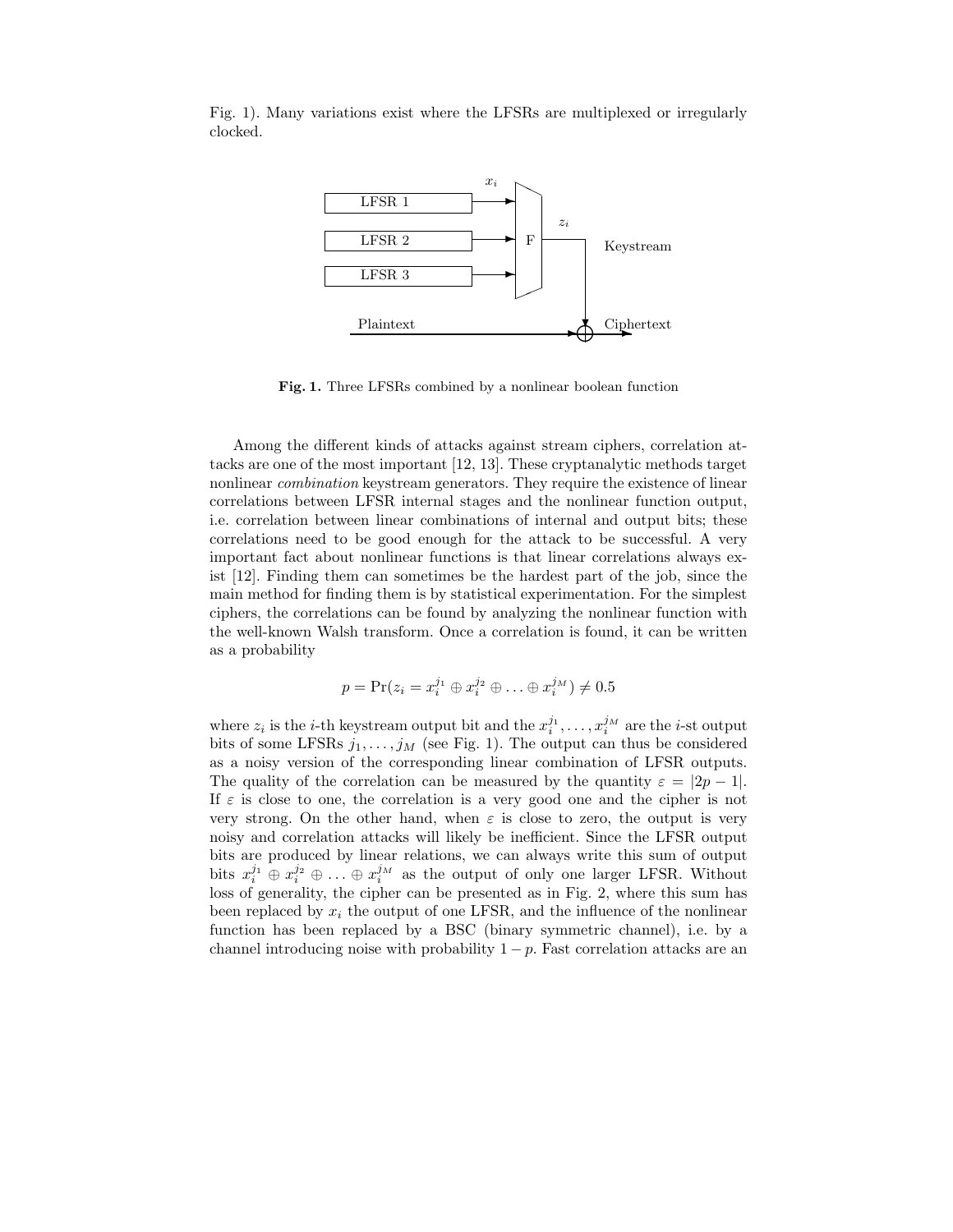

Fig. 2. Equivalent diagram where the output  $x_i$  of the LFSR is correlated with the keystream output  $z_i$ :  $P(z_i = x_i) = p \neq 0.5$ 

improvement of the basic correlation attacks. They essentially reduce the time complexity of the cryptanalysis by pre-computing data [3, 5, 7, 8, 9].

In this article, we present substantial algorithmic improvements of existing fast correlation attacks. The paper is organized as follows. In Sect. 2, we introduce the basics of fast correlation attacks and a sketch of our algorithmic improvements. A detailed description of the algorithm is given in Sect. 3, together with its complexity analysis and, finally, some comparisons with other algorithms are provided in Sect. 4.

# 2 Fast Correlation Attacks

Fast correlation attacks are usually studied in the binary symmetric channel model as shown on Fig. 2. In this model, we consider the output of the generator as a noisy version of the output of some of the linear registers. The cryptanalysis then becomes a problem of decoding: given a noisy output, find the exact output of the registers and, when needed, reconstruct the initial filling of the registers.

The common point between all fast correlation attacks algorithms is the use of the so-called parity-check equations, i.e. linear relations between register output bits  $x_i$ . Once found, these relations can be evaluated on the noisy outputs  $z_i$  of the register. Since they hold for the exact outputs  $x_i$ , the evaluation procedure on the noisy  $z_i$  leaks information and helps to reconstruct the exact output sequence of the LFSR.

Fast correlation algorithms are further divided into iterative algorithms and one-pass algorithms. In iterative algorithms, starting from the output sequence  $z_i$ , the parity-checks are used to modify the value of these output bits in order to converge towards the output  $x_i$  of the LFSR thus removing the noise introduced by the BSC. The reconstruction of the internal state is then possible [2, 7]. In one-pass algorithms, the parity-checks values enable us to directly compute the correct value of a small number of LFSR outputs  $x_i$  from the output bits  $z_i$  of the generator. This small number should be larger than the size of the LFSR in order to allow full reconstruction [3, 5, 8, 9].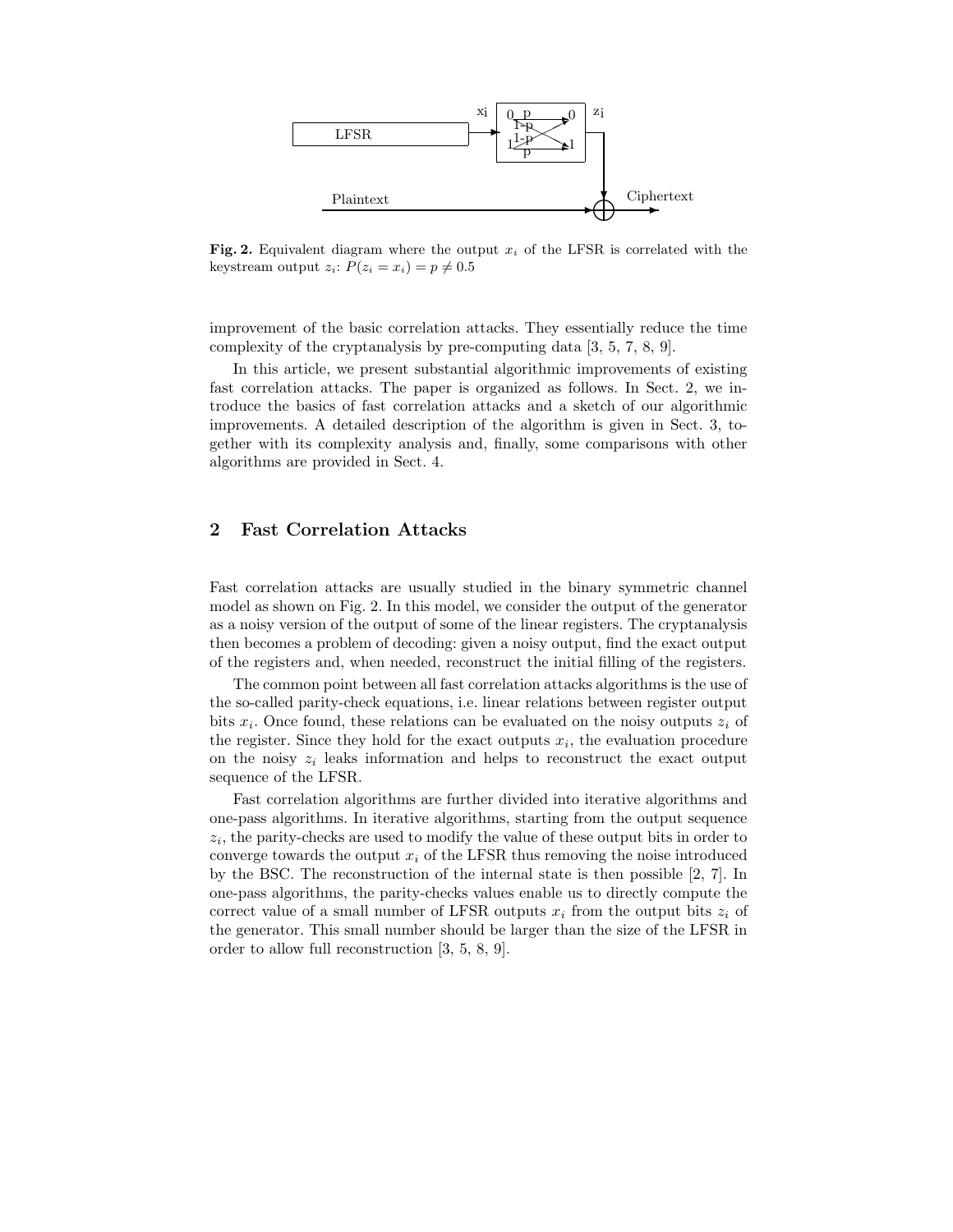#### 2.1 Sketch of One-Pass Fast Correlation Attacks

The one-pass correlation attack presented here is a variation of the attacks found in [3] and [9]. The main idea is, for each LFSR's output bit to be predicted (henceforth called target bits), to construct a set of estimators (the parity-check equations) involving  $k$  output bits (including the target bit), then to evaluate these estimators and finally to conduct a majority poll among them to recover the initial state of the LFSR.

This main idea is combined with a partial exhaustive search in order to yield an efficient cryptanalysis. More precisely, for a length–L LFSR,  $B$  bits of the initial state are guessed through exhaustive search and  $L - B$  bits remain to be found using parity-checks techniques (see Fig. 3). However, for a given target bit, the result of the majority poll may lead to a near tie. In order to avoid this problem, we target more than  $L-B$  bits, namely D and hope that at least  $L-B$ will be correctly recovered.



Fig. 3. Construction of parity-checks: In this example, the parity-check combines two bits of output  $(m \text{ and } n)$  together with a linear combination of the B guessed bits in order to predict the target bit i

For each of these D target bits, we evaluate a large number  $\Omega$  of estimators using the noisy  $z_i$  values and we count the number of parity-checks that are satisfied and unsatisfied, respectively  $N_s$  and  $N_u = \Omega - N_s$ . When the absolute value of the difference of these two numbers is smaller than some threshold  $\theta$ , we forget this target bit. However when the difference is larger than the threshold, the majority poll is considered as successful. In that case, we predict  $\hat{x}_i = z_i$  if  $N_s > N_u$  and  $\hat{x}_i = z_i \oplus 1$  otherwise (see Fig. 4). When the majority polls are successful and give the correct result for at least  $L - B$  of the D target bits, we can recover the complete state of the LFSR using simple linear algebra.

#### 2.2 New Algorithmic Ideas

When implementing the fast correlation attack from the previous section, several algorithmic issues arise. First we need to pre-compute the parity-checks for each target bit. Then we need to efficiently evaluate these parity-checks and recover the target bits. In previous papers, the latter step was performed using the straightforward approach, i.e. by evaluating parity-checks one by one for each possible guess of the first  $B$  bits, then by counting the number of positive and negative checks. For the preprocessing step, three algorithms were known,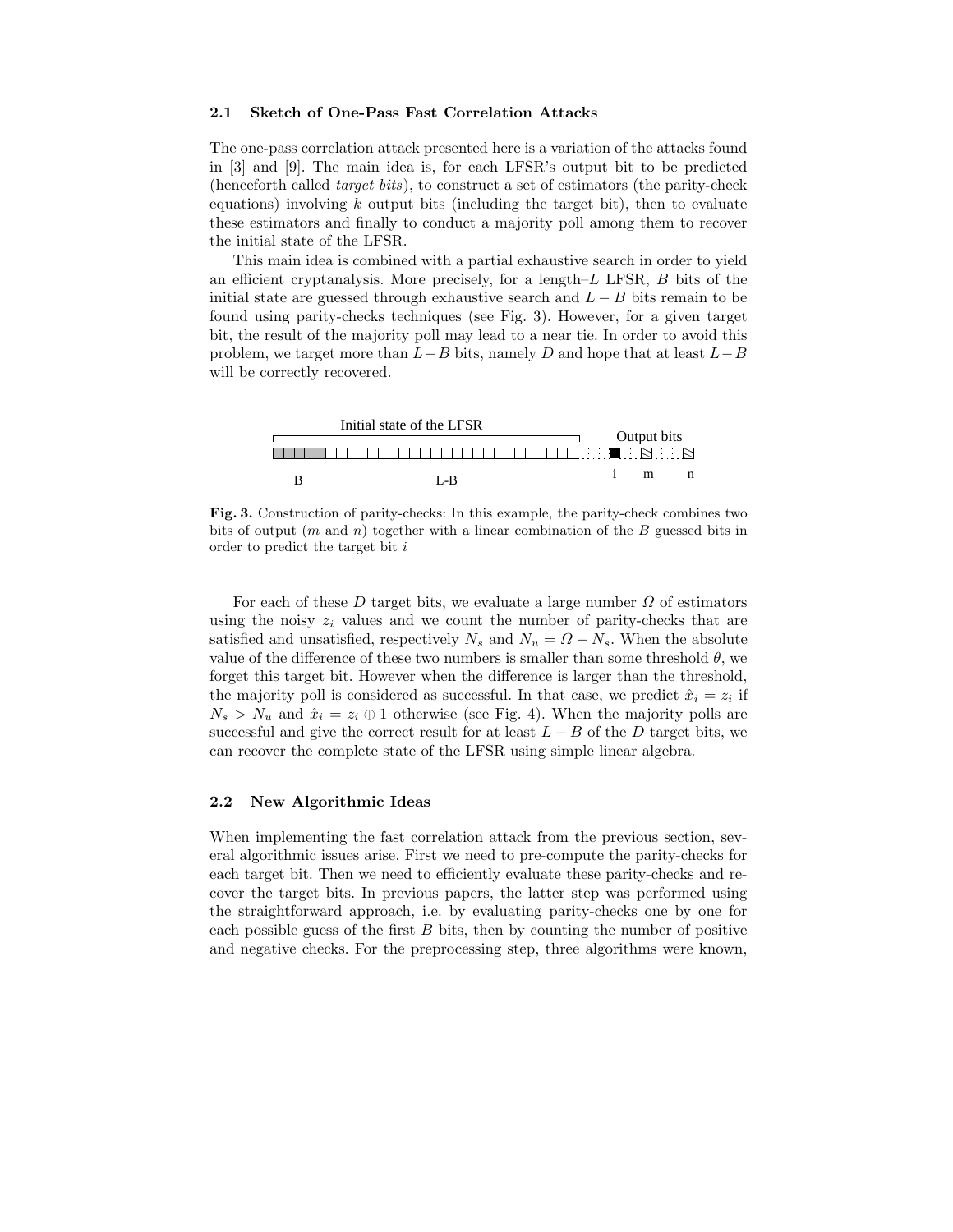

Fig. 4. Sketch of the decision procedure

simple exhaustive search, square-root time-memory tradeoffs and Zech's logarithm technique [10]. The main contribution of this paper is to propose better algorithmic techniques for both tasks.

Pre-processing Stage The usual square-root algorithm for computing paritychecks on k bits (the target bit plus  $k - 1$  output bits) works as follows. For each target bit, compute and store in a table the formal expression of the sum of  $\lfloor \frac{k-1}{2} \rfloor$  output bits and the target bit in term of the initial L-bit state. Then sort this table. Finally compute the formal sum of  $\lceil \frac{k-1}{2} \rceil$  output bits and search for a partial collision (on the  $L-B$  initial bits, excluding the B guessed bits). The time and memory complexity of this algorithm are respectively  $\mathcal{O}(DN^{[(k-1)/2]}\log N)$ and  $\mathcal{O}(N^{\lfloor (k-1)/2 \rfloor})$  where N is the length of the considered output sequence and  $D$  is the number of target bits. For even values of  $k$ , a different tradeoff exists: it yields a respective time and memory complexity  $\mathcal{O}(N^{k/2} \log N)$  and  $\mathcal{O}(N^{k/2})$ . This square-root algorithm is part of a family of algorithms which can be used to solve a large class of problems. In some cases, there exists an alternative algorithm with the same time complexity as the original and a much lower memory complexity. A few examples are:

- the knapsack problem and modular knapsack problem [11, 1],
- the match and sort stage of SEA elliptic curve point counting [6],
- the permuted kernel problem [4].

Our goal is to propose such an alternative for constructing parity-checks. According to known results, we might expect a time complexity of  $\mathcal{O}(\min(DN^{\lceil (k-1)/2 \rceil} \log N, N^{\lceil k/2 \rceil} \log N))$  and a memory complexity of  $\mathcal{O}(N^{\lfloor k/4 \rfloor})$ . It turns out that such an alternative really exists for  $k \geq 4$ , the algorithmics being given in Sect. 3.

Decoding Stage When using the usual method for evaluating the paritychecks, i.e. by evaluating every parity-check for each target bit and every choice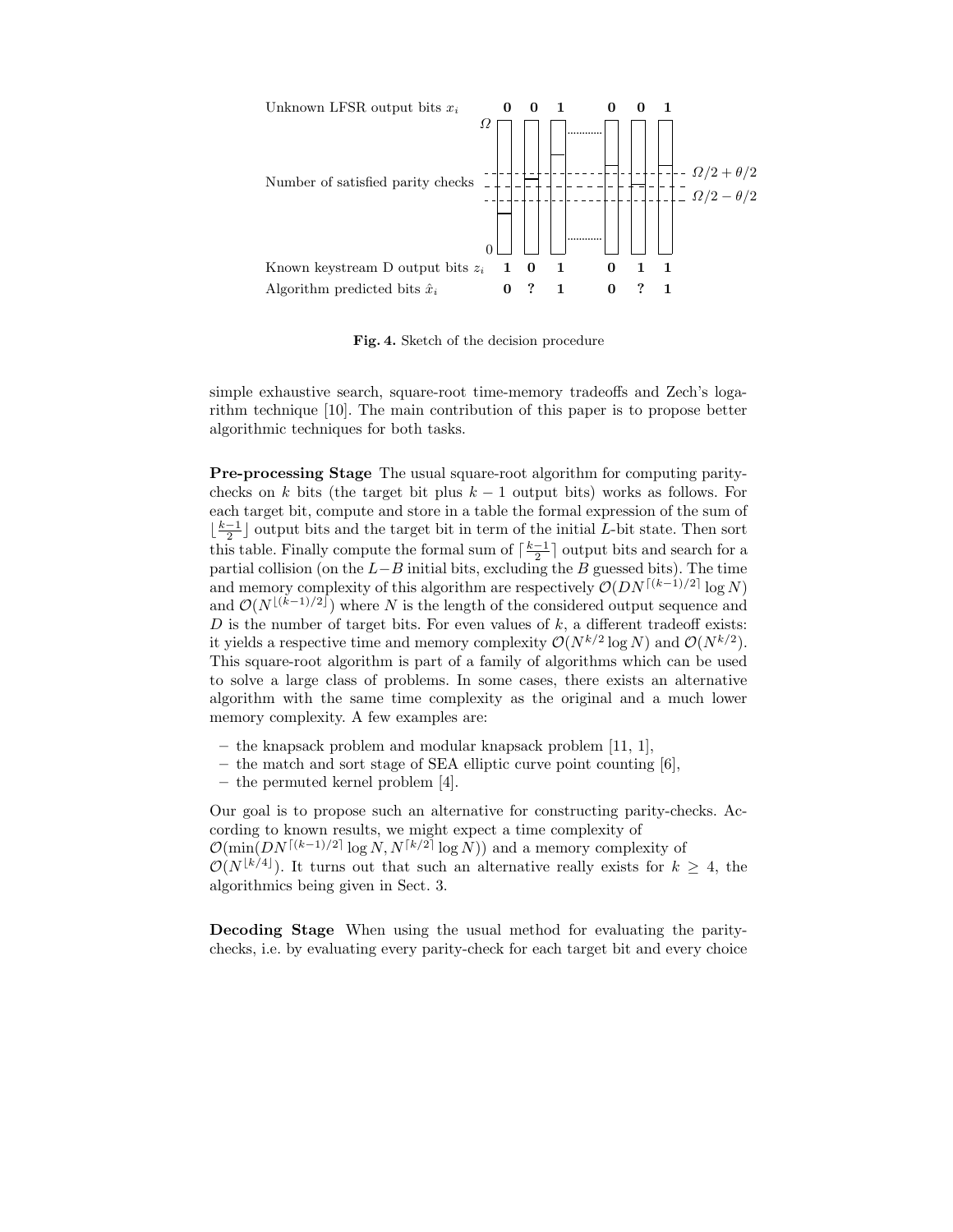of the B guessed bits, the time complexity is  $\mathcal{O}(D2^B \Omega)$  where  $\Omega$  is the number of such parity-check equations. By grouping together every parity-check involving the same dependence pattern on a well chosen subset of the  $B$  guessed bits (of size around  $\log_2 Q$ ), it is possible to evaluate these grouped parity-checks in a single pass through the use of a Walsh transform. This is much faster than restarting the computation for every choice of the B bits. The expected time complexity of this stage then becomes  $\mathcal{O}(D2^B \log_2 \Omega)$ .

## 3 Algorithmic Details and Complexity Analysis

We present in this section a detailed version of our algorithmic improvements. We consider here that the parameters N, L, D, B,  $\theta$  and  $\varepsilon$  are all fixed. The optimal choice of these parameters is a standard calculation and is given in appendix A.

Let us recall the notations used in the following:

- $N$  is the number of available output bits;
- $L$  is the length of the LFSR;
- $B$  is the number of guessed bits;
- $-$  D is the number of target bits;
- $x_i$  is the *i*-th output bit of the LFSR;
- $z_i$  is the *i*-th output bit of the generator;
- $-p = Pr(x_i = z_i) = \frac{1}{2}(1+\varepsilon)$  is the probability of correct prediction;

#### 3.1 Pre-processing Stage

During the pre-processing stage, we search for all parity-checks of weight  $k$  associated with one of the  $D$  target bits. Following  $[9]$  and  $[2]$ , we construct the set  $\Omega_i$  of parity-check equations associated with the target bit *i*. This set contains equations of the form:

$$
x_i = x_{m_1} \oplus \ldots \oplus x_{m_{k-1}} \oplus \sum_{j=0}^{B-1} c_{m,i}^j x_j
$$

where the  $m_j$  are arbitrary indices among all the output bits and the  $c_{m,i}^j$  are binary coefficients characterizing the parity-check.  $m$  stands for  $[m_1, \ldots, m_{k-1}].$ In these equations, we express  $x_i$  as a combination of  $k-1$  output bits plus some combination of the B guessed bits. The expected number of such parity-check equations for a given  $i$  is:

$$
\Omega \approx 2^{B-L} \left( \begin{array}{c} N \\ k-1 \end{array} \right)
$$

For  $k \leq 4$ , the basic square-root time-memory tradeoff gives us these paritychecks with a time and memory complexity respectively of  $\mathcal{O}(DN^{\lceil (k-1)/2 \rceil} \log N)$ and  $\mathcal{O}(N^{\lfloor (k-1)/2 \rfloor}).$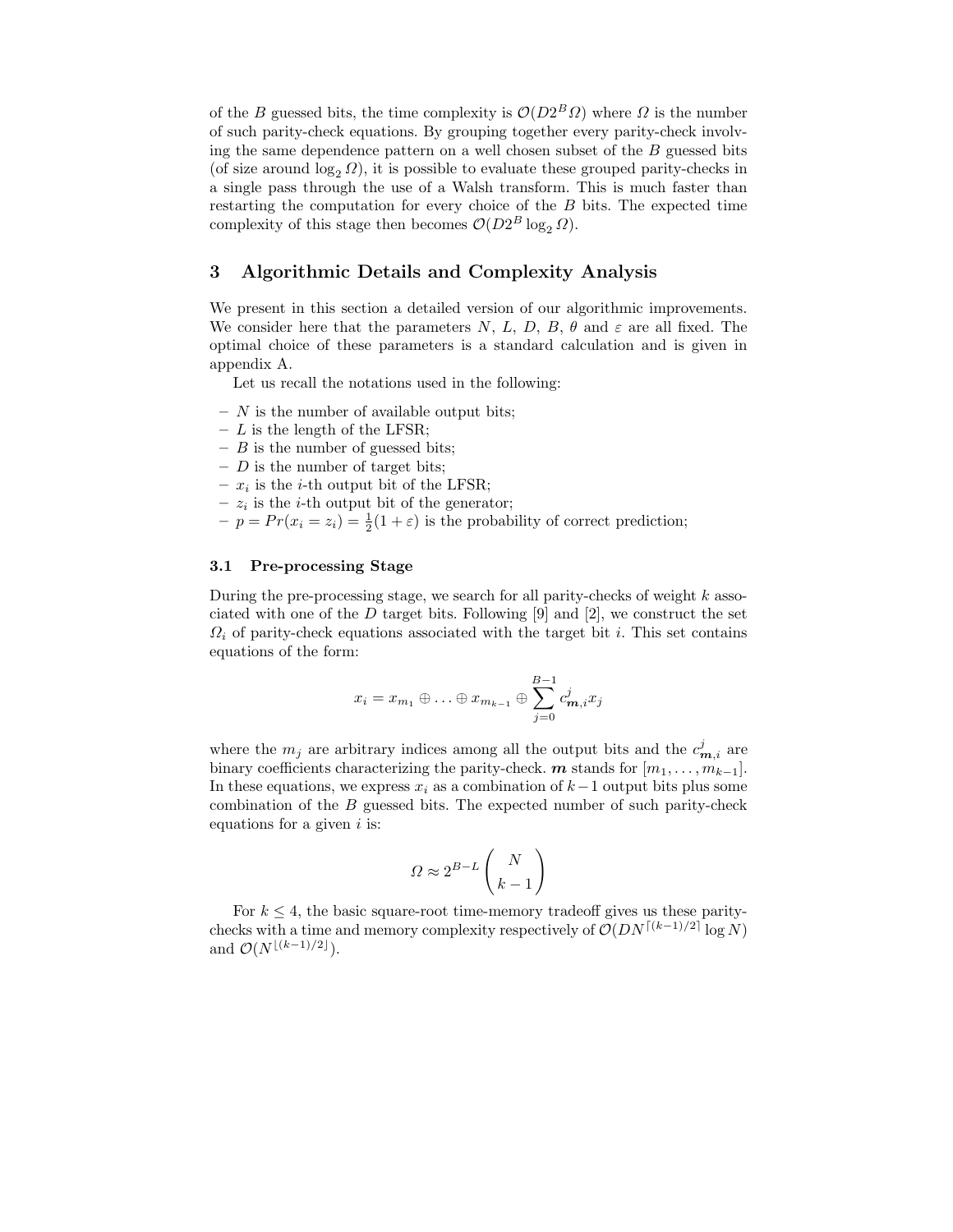In the sequel, we first solve a slightly more general problem. We try to find equations of the form:

$$
A(\boldsymbol{x}) = x_{m_1} \oplus \ldots \oplus x_{m_{k'}} \oplus \sum_{j=0}^{B-1} c_{m,i}^j x_j
$$

where  $A(\boldsymbol{x}) = \sum_{j=0}^{L-1} a_j x_j$ ,  $\boldsymbol{x} = [x_0, \ldots, x_{L-1}]$  and the  $a_j$  are fixed constants. When k is even,  $\overline{A(x)}$  will not be used and will be set to 0. When k is odd,  $A(x)$ will be set to the formal expresion of one of the target bits and the problem will be similar to the even case. For the time being, let  $k'$  be the weight of the parity-check equation.

The main idea of the match-and-sort algorithm alternative we are going to use here is to split the huge task of finding collisions among  $N^{k'}$  combinations into smaller tasks: finding less restrictive collisions on smaller subsets, sort the results and then aggregate these intermediate results to solve the complete task.

| <b>Algorithm 1</b> Find parity-checks of weight k' for a given $A(x)$                                       |
|-------------------------------------------------------------------------------------------------------------|
| Evenly split k' between $l_1$ , $l_2$ , $l_3$ and $l_4$ with $l_1 \geq l_2$ and $l_3 \geq l_4$              |
| <b>for all</b> choice of $l_2$ bits $(j_1 \ldots j_{l_2})$ <b>do</b>                                        |
| Formally compute $x_{j_1} \oplus \ldots \oplus x_{j_{l_2}} = \sum_{k=0}^{L-1} u_k x_k$                      |
| Store in $U[u] = \{j_1, , j_{l_2}\}\$                                                                       |
| end for                                                                                                     |
| for all choice of $l_4$ bits $(m_1 \ldots m_{l_4})$ do                                                      |
| Formally compute $x_{m_1} \oplus \ldots \oplus x_{m_{l_4}} = \sum_{k=0}^{L-1} v_k x_k$                      |
| Store in $V[\mathbf{v}] = \{m_1, \ldots, m_{l_4}\}\$                                                        |
| end for                                                                                                     |
| for all $s = 02^{S} - 1$ do                                                                                 |
| <b>for all</b> choice of $l_1$ bits $(i_1 \ldots i_{l_1})$ <b>do</b>                                        |
| Formally compute $A(\mathbf{x}) \oplus x_{i_1} \oplus \ldots \oplus x_{i_{l_n}} = \sum_{k=0}^{L-1} c_k x_k$ |
| Search for <b>u</b> in U such that $\pi_S(u \oplus c) = s$                                                  |
| Store in $C[\mathbf{u} \oplus \mathbf{c}] = \{i_1, \ldots, i_l, j_1, \ldots, j_l\}$                         |
| end for                                                                                                     |
| for all choice of $l_3$ bits $(k_1 \ldots k_{l_3})$ do                                                      |
| Formally compute $x_{k_1} \oplus \ldots \oplus x_{k_{l_2}} = \sum_{k=0}^{L-1} d_k x_k$                      |
| Search for v in V such that $\pi_S(v \oplus d) = s$                                                         |
| Let $t = v \oplus d$                                                                                        |
| Search for c in C such that $\pi_{L-B}(c \oplus t) = 0$                                                     |
| Output $\{A(\bm{x}), i_{1l_1}, j_{1l_2}, k_{1l_3}, m_{1l_4}, \bm{c} \oplus \bm{t}\}\$                       |
| end for                                                                                                     |
| end for                                                                                                     |

First evenly split k' between four integer  $l_1$ ,  $l_2$ ,  $l_3$  and  $l_4$  with  $l_1 \geq l_2$  and  $l_3 \ge l_4$ , i.e. find  $l_1, l_2, l_3$  and  $l_4$  such that  $l_1 + l_2 + l_3 + l_4 = k'$  and for i from 1 to 4,  $l_i = \lfloor \frac{k'}{4} \rfloor$  $\frac{k'}{4}$  or  $l_i = \lceil \frac{k'}{4} \rceil$  $\frac{k}{4}$ . Compute the formal sums of  $l_2$  output bits in terms of the initial L-bit state,  $x_{j_1} \oplus \ldots \oplus x_{j_{l_2}} = \sum_{k=0}^{L-1} u_k x_k$ . Let us write  $\boldsymbol{u} = \{u_0, \ldots, u_{L-1}\}.$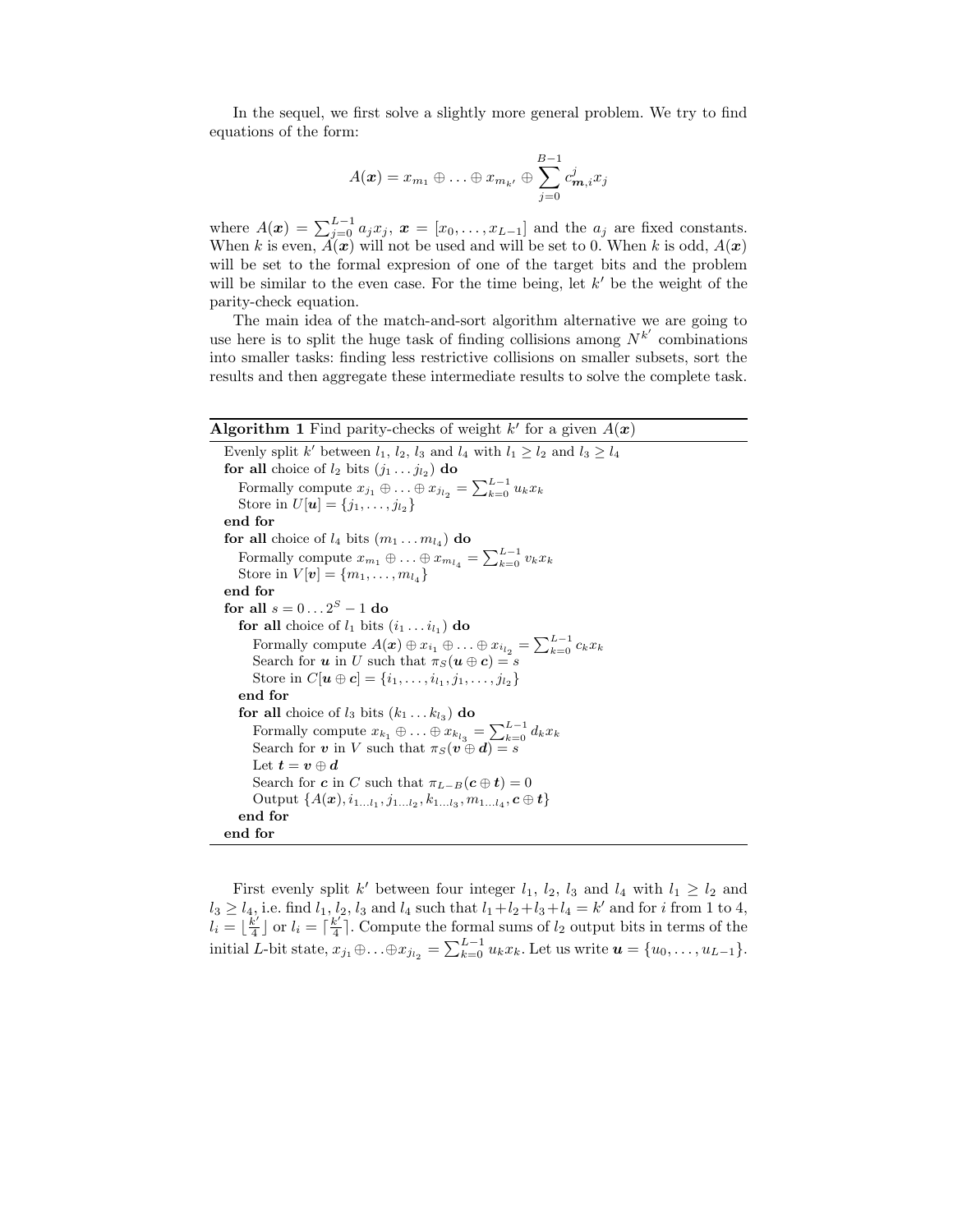

Fig. 5. Match-and-sort algorithm for finding parity-check equations

Store all these expressions in table  $U$  at entries  $u$ . Do the same for a table  $V$ containing combinations of  $l_4$  output bits. We will now try to match elements of table U with formal sums of  $l_1$  output bits and elements of table V with formal sums of  $l_3$  output bits (see Fig. 5). We only require the matching to be effective on a subset S of the  $L - B$  bits. This S is chosen close to  $\frac{k'}{4}$  $\frac{\varepsilon}{4} \log_2 N$  in order to minimize the memory usage without increasing the time complexity. For each value s of the S bits, compute the formal sum c of  $A(x)$  and of  $l_1$  output bits in terms of initial bits and search for a partial collision in table  $U$  on  $S$  bits, i.e. find a u in U such that  $\pi_S(u\oplus c) = s$  where  $\pi_S$  is the projection on the subspace spanned by the  $S$  bits. Store these collisions on  $S$  bits in a table  $C$ . Repeat the same procedure (finding partial collisions) with  $l_3$  and  $l_4$  replacing  $l_1$  and  $l_2$ . For each found collision, search for a new collision combining the just found collision with an entry of table C, this time not on the S bits but on the full set of  $L-B$ bits. Every found collision is a valid parity-check since it only involves the B guessed bits and  $l_1 + l_2 + l_3 + l_4 = k'$  output bits (see Algorithm 1).

The time complexity of this algorithm is  $\mathcal{O}(N^{\max(l_1+l_2,l_3+l_4)}\log N)$  and the memory complexity is  $\mathcal{O}(N^{\max(\min(l_1,l_2),\min(l_3,l_4))})$ , which for an even division of k' are equal respectively to  $\mathcal{O}(N^{\lceil k'/2 \rceil} \log N)$  and  $\mathcal{O}(N^{\lfloor (k'+1)/4 \rfloor})$ . In fact, using the above algorithm for the homogenous case when  $A(x) = 0$  is a simple matter. Depending on the parity of  $k$ , two alternatives are possible. When  $k$  is odd, we simply let  $k' = k - 1$  and let  $A(x)$  represent  $x_i$ , one of the target bits. Of course we need to run the algorithm D times. When k is even, we let  $k' = k$  and  $A(x) = 0$ . In that case, we get the parity-checks for all output bits of the LFSR instead of merely D. With these choices, the complexities are listed in Table 1.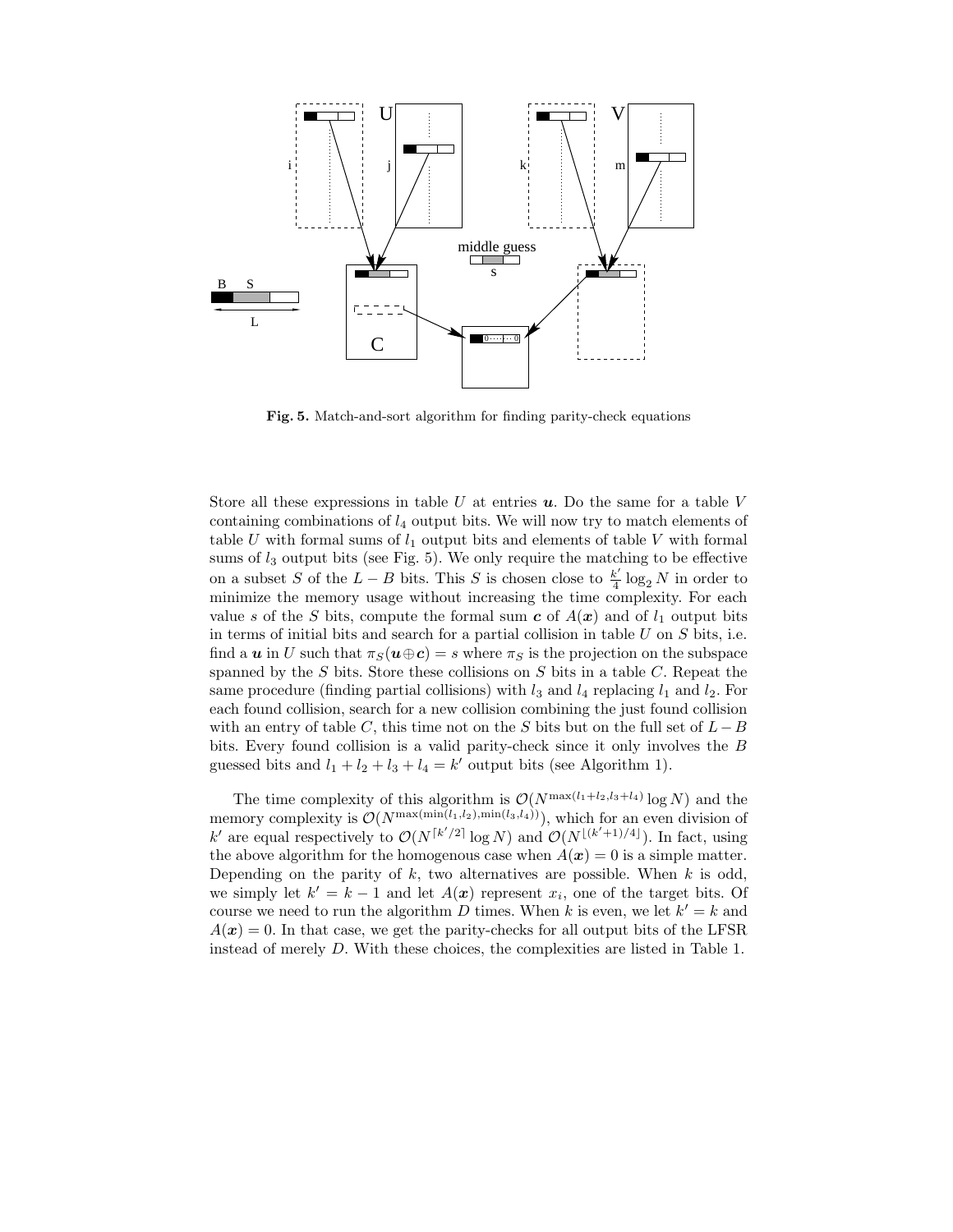|                | New algorithm |        |               |        | Square-root algorithm Square-root algorithm |        |
|----------------|---------------|--------|---------------|--------|---------------------------------------------|--------|
|                |               |        | (tradeoff 1)  |        | (tradeoff 2)                                |        |
| k              | Time          | Memory | Time          | Memory | Time                                        | Memory |
| $\overline{4}$ | $N^2 \log N$  | N      | $DN^2 \log N$ | N      | $N^2 \log N$                                | $N^2$  |
| 5              | $DN^2\log N$  | N      | $DN^2 \log N$ | $N^2$  | $DN^2\log N$                                | $N^2$  |
| 6              | $N^3 \log N$  | N      | $DN^3$ log N  | $N^2$  | $N^3 \log N$                                | $N^3$  |
|                | $DN^3 \log N$ | N      | $DN^3$ log N  | $N^3$  | $DN^3 \log N$                               | $N^3$  |
| 8              | $N^4 \log N$  | $N^2$  | $DN^4\log N$  | $N^3$  | $N^4 \log N$                                | $N^4$  |
| 9              | $DN^4\log N$  | $N^2$  | $DN^4\log N$  | $N^4$  | $DN^4\log N$                                | $N^4$  |

Table 1. Time and memory complexities of the new algorithm compared to those of the square-root algorithm

#### 3.2 Processing Stage

**Decoding Part** Let us write  $B = B_1 + B_2$  where  $B_1$  and  $B_2$  are positive integers to be determined. These two integers define two sets of bits in the initial state of the LFSR. Let us guess the  $B_1$  bits of the initial state of the LFSR and denote by  $X_1$  the value of this guess. We regroup together all parity-check equations that involve the same pattern of the  $B_2$  initial bits; let us rewrite each parity-check equation as:

$$
z_i = z_{m_1} \oplus ... \oplus z_{m_{k-1}} \oplus \sum_{j=0}^{B_1-1} c_{\boldsymbol{m},i}^j x_j \oplus \underbrace{\sum_{j=B_1}^{B_1+B_2-1} c_{\boldsymbol{m},i}^j x_j}_{t_{\boldsymbol{m},i}^1}
$$

We group them in sets  $M_i(c_2) = \{m \mid \forall j \langle B_2, c_{m,i}^{B_1+j} = c_2^j\}$  where  $c_2$  is a length  $B_2$  vector and we define the function  $f_i$  as follows:

$$
f_i(c_2) = \sum_{\mathbf{m} \in M_i(c_2)} (-1)^{t_{\mathbf{m},i}^1}
$$

The Walsh transform of  $f_i$  is:

$$
F_i(\boldsymbol{X}_2) = \sum_{c_2} f_i(c_2)(-1)^{c_2 \cdot \boldsymbol{X}_2}
$$

When  $X_2 = [x_{B_1}, x_{B_1+1}, ..., x_{B-1}]$ , we have  $F_i(X_2) = \sum_{m} (-1)^{t_{m,i}^1 \oplus t_{m,i}^2}$ . So  $F_i(\boldsymbol{X}_2)$  is the difference between the number of predicted 0 and the number of predicted 1 for the bit  $z_i$ , given the choice  $\mathbf{X} = [\mathbf{X}_1, \mathbf{X}_2]$  for the B initial guessed bits. Thus a single Walsh transform can evaluate this difference for the  $2^{B_2}$  choices of the  $B_2$  bits.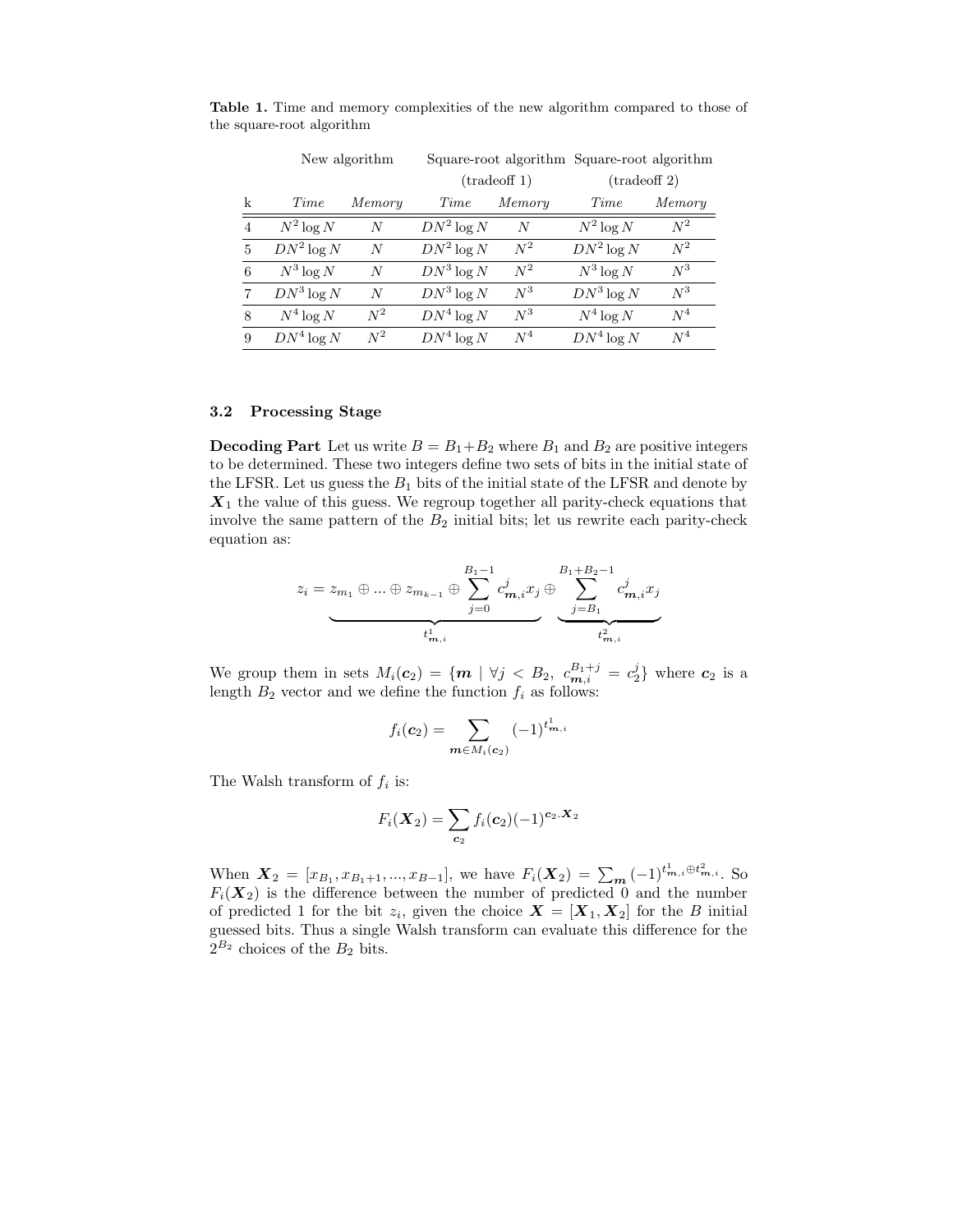The computation of  $f_i(c_2)$  for every  $c_2$  in  $\mathbb{F}_2^{B_2}$  requires  $2^{B_2}$  steps for the initialization and  $\Omega$  steps for the evaluation of each parity-checks, whereas the Walsh transforms takes a time proportional to  $2^{B_2} \log_2 2^{B_2} = 2^{B_2} B_2$ . Since these calculations are done for every bit among the  $D$  considered ones and for each guess of the  $B_1$  bits, the complexity of this part of the decoding is:

$$
C_1 = \mathcal{O}(2^{B_1} D(2^{B_2} + \Omega + 2^{B_2} B_2))
$$
  
=  $\mathcal{O}(2^B D(\frac{\Omega}{2^{B_2}} + B_2))$ 

Choosing  $B_2 = \log_2 \Omega$ , we get  $C_1 = \mathcal{O}(2^B D \log_2 \Omega)$ . This should be compared to the complexity using the straightforward approach:  $C_1' = \mathcal{O}(2^B D \Omega)$ .

Once  $F_i(\boldsymbol{X}_2)$  is evaluated, predicting the corrected values  $\hat{x}_i$  can be done with a simple procedure: for each  $i$  among the  $D$  considered bits, we have a function  $F_i(\boldsymbol{X}_2)$ . If the value of this function for a given value of  $\boldsymbol{X}_2$  is far enough from zero, then the computed value of  $z_i$  that dominates among the  $|Q_i|$ parity-check equations has a big probability to be the correct value of  $x_i$  (see Fig. 4). Let us call  $\theta$  the threshold on the function  $F_i(\boldsymbol{X}_2)$ ; we thus predict that, for a given  $X_2$ :

$$
x_i = \begin{cases} 0 \text{ if } F_i(\mathbf{X}_2) > \theta \\ 1 \text{ if } F_i(\mathbf{X}_2) < -\theta \end{cases}
$$

Checking Part In order for our algorithm to be succesful, we need to have at least  $L - B$  correctly predicted bits among the D considered bits. However, every predicted bit can sometimes be wrong. In order to increase the overall probability of success, let us introduce an extra step in the algorithm.

When the number of correctly predicted bits is less than  $L-B$ , the algorithm has failed. When this number is exactly equal to  $L - B$ , we can only hope that none of these bits is wrong. But when we have more than  $L - B$  predicted bits, namely  $L - B + \delta$ , the probability that, among these bits,  $L - B$  are correctly predicted greatly increase. So we add to the procedure an exhaustive search on all subset of size  $L - B$  among the  $L - B + \delta$  bits, in order to find at least one full correct prediction. Every candidate is then checked by iterating the LFSR and computing the correlation between the newly generated keystream  $x_i$  and the original one  $z_i$ .

If  $p_{err}$  is the probability that a wrong guess gives us at least  $L - B + \delta$ predicted bits, then the checking part of the processing stage has a complexity of:

$$
C_2 = \mathcal{O}((1 + p_{err}(2^{B} - 1)) \left(\frac{L - B + \delta}{\delta}\right) C_3)
$$

since among the  $2^B - 1$  wrong guesses,  $p_{err}(2^B - 1)$  will be kept for checking and the 1 being there for the correct guess that should be kept.  $C_3$  is the complexity of a single checking, i.e.  $C_3 = \mathcal{O}(\frac{1}{\varepsilon^2})$ .

The total complexity of the processing stage of the algorithm is then: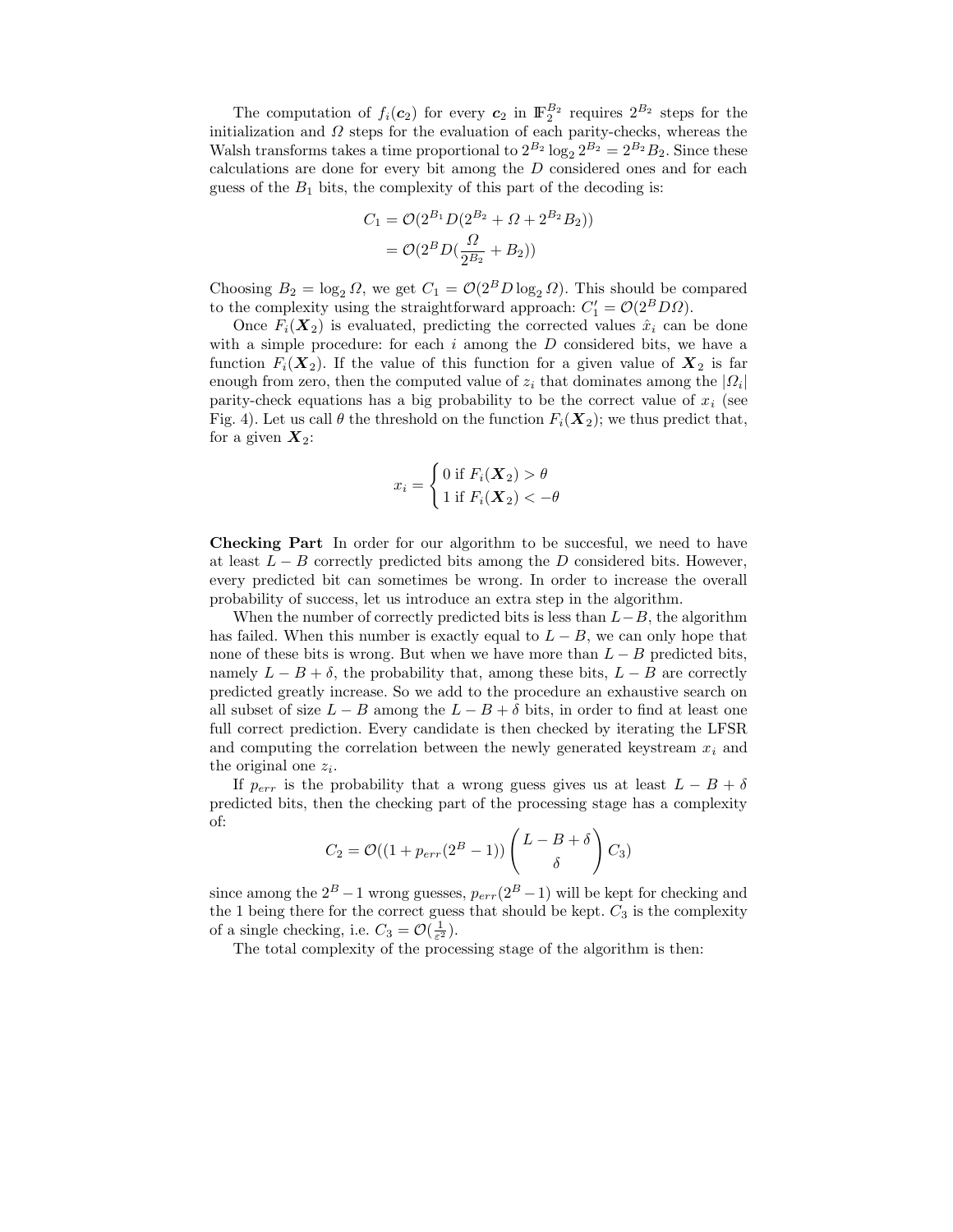$$
C = \mathcal{O}(2^{B}D\log_{2} \Omega + (1 + p_{err}(2^{B} - 1))\left(\frac{L - B + \delta}{\delta}\right)\frac{1}{\varepsilon^{2}})
$$

# 4 Performance and Implementation

In this section, we present experimental and theoretical results of our algorithm applied to two LFSRs of lengths 40 and 89 bits. Optimal parameters were computed according to appendix A.

#### 4.1 40-bit Test LFSR

**Table 2.** Complexity of the cryptanalysis for a probability of success  $p_{succ}$  close to 1. The LFSR polynomial is  $1 + x + x^3 + x^5 + x^9 + x^{11} + x^{12} + x^{17} + x^{19} + x^{21} + x^{25} + x^{11} + x^{10} + x^{11} + x^{10} + x^{11} + x^{10} + x^{11} + x^{10} + x^{11} + x^{10} + x^{11} + x^{10} + x^{11} + x^{10} + x^{11} + x^{10} + x^{11} + x^{10} + x^{11} + x^{11} + x^{10} + x^{11} + x^{10} + x^{11} + x$  $x^{27} + x^{29} + x^{32} + x^{33} + x^{38} + x^{40}.$ 

| Algorithm             |       | Noise Required Sample Complexity |               |
|-----------------------|-------|----------------------------------|---------------|
| FSE'2001 [9]          | 0.469 | 400000                           | $\sim 2^{42}$ |
| FSE'2001 [9]          | 0.490 | 360000                           | $\sim 2^{55}$ |
| Our algorithm $0.469$ |       | 80000                            | $\sim 2^{31}$ |
| Our algorithm $0.490$ |       | 80000                            | $\sim 2^{40}$ |

The chosen LFSR is the standard register used in many articles. The attack on the LFSR with noise  $1-p = 0.469$  has been implemented in C on a Pentium III and provides results in a few days for the preprocessing stage and a few minutes for the decoding stage. After optimization of all the parameters  $(D = 64, \delta = 3,$  $B = 18$  and  $k = 4$  for the first case,  $D = 30$ ,  $\delta = 3$ ,  $B = 28$ ,  $k = 4$  for the second one) the results are presented on Table 2. Results for  $1 - p = 0.490$  are only theoretical. The gain on the complexity is at least equal to  $2^{11}$ : it comes primarily from the Walsh transform. Moreover, the required length is five times smaller. This represents a major improvement on the time complexity of one-pass fast correlation attacks.

#### 4.2 89-bit LFSR Theoretical Result

For a 89-bit LFSR, only theoretical results are provided on Table 3. The expected time complexity is  $2^8$  times smaller than previous estimations. Moreover the required sample length has decreased in a large amount. The parameters for our algorithm are  $D = 128$ ,  $\delta = 4$ ,  $B = 32$  and  $k = 4$ .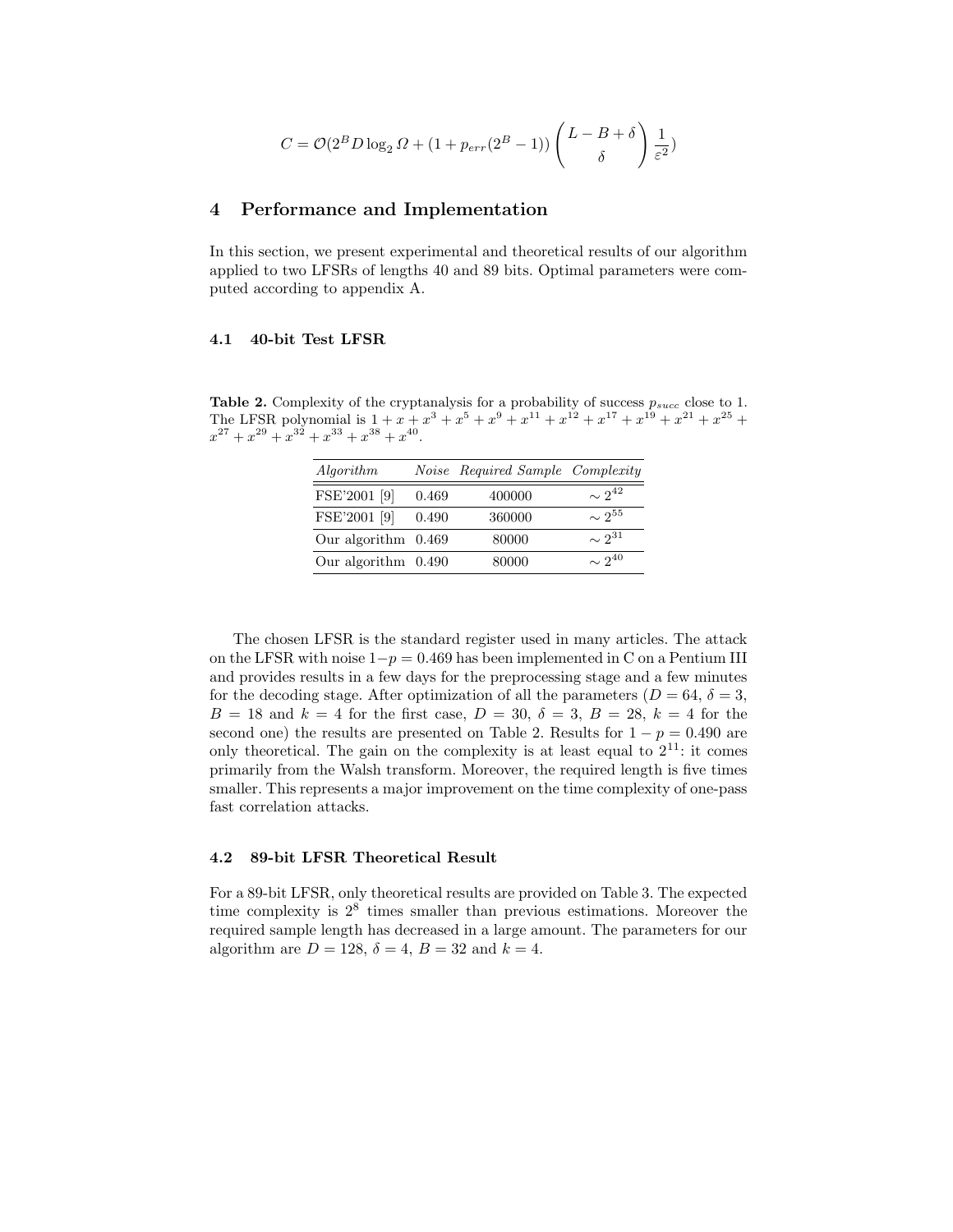| Algorithm             |       | Noise Required Sample Complexity |                 |
|-----------------------|-------|----------------------------------|-----------------|
| FSE'2001 [9]          | 0.469 | 238                              | 2 <sub>52</sub> |
| Our algorithm $0.469$ |       | 28                               | 244             |

**Table 3.** Complexity of the cryptanalysis for a probability of success  $p_{succ}$  close to 1 on a 89-bit LFSR

# 5 Conclusion

In this paper, we presented new algorithmic improvements to fast correlation attacks. These improvements yield better asymptotic complexity than previous techniques for finding and evaluating parity-checks, enabling us to cryptanalyze larger registers with smaller correlations. Experimental results clearly show the gain on efficiency that these new algorithmic techniques bring to fast correlation attacks.

## References

- [1] D. Boneh, A. Joux, and P. Nguyen. Why textbook ElGamal and RSA encryption are insecure. In Proceedings of ASIACRYPT'2000, volume 1976 of Lecture Notes in Computer Science, pages 30–43. Springer, 2000.
- [2] A. Canteaut and M. Trabbia. Improved fast correlation attacks using parity-check equations of weight 4 and 5. In Advances in Cryptology —  $EUROCRYPT'00$ , volume 1807 of Lecture Notes in Computer Science, pages 573–588. Springer Verlag, 2000.
- [3] V. V. Chepyzhov, T. Johansson, and B. Smeets. A simple algorithm for fast correlation attacks on stream ciphers. In Fast Software Encryption  $- FSE' 00$ , volume 1978 of Lecture Notes in Computer Science. Springer Verlag, 2000.
- [4] E. Jaulmes and A. Joux. Cryptanalysis of pkp: a new approach. In Public Key Cryptography 2001, volume 1992 of Lecture Notes in Computer Science, pages 165–172. Springer, 2001.
- [5] T. Johansson and F. Jönsson. Fast correlation attacks through reconstruction of linear polynomials. In Advances in Cryptology  $-$  CRYPTO'00, volume 1880 of Lecture Notes in Computer Science, pages 300–315. Springer Verlag, 2000.
- [6] A. Joux and R. Lercier. "Chinese & Match", an alternative to atkin's "Match and Sort" method used in the SEA algorithm. Accepted for publication in Math. Comp., 1999.
- [7] W. Meier and O. Staffelbach. Fast correlation attacks on certain stream ciphers. Journal of Cryptology, 1:159–176, 1989.
- [8] M. Mihaljević, M. P. C. Fossorier, and H. Imai. A low-complexity and highperformance algorithm for fast correlation attack. In Fast Software Encryption  $-$  FSE'00, pages 196-212. Springer Verlag, 2000.
- [9] M. Mihaljević, M. P. C. Fossorier, and H. Imai. Fast correlation attack algorithm with list decoding and an application. In Fast Software Encryption  $-$  FSE'01, pages 208–222. Springer Verlag, 2001. Pre-proceedings, final proceedings to appear in LNCS.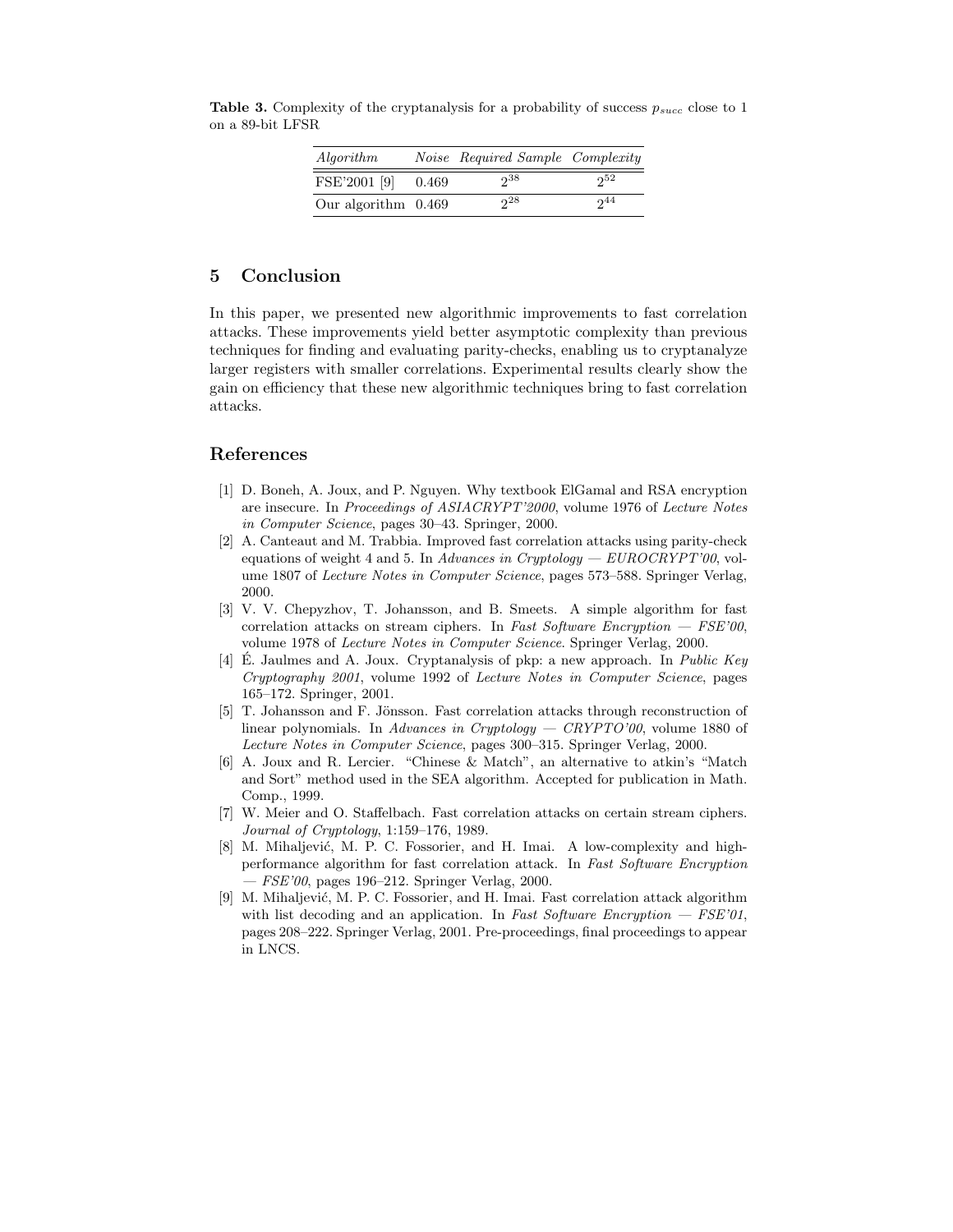- [10] W. T. Penzhorn and G. J. Kuhn. Computation of low-weight parity checks for correlation attacks on stream ciphers. In Cryptography and Coding – 5th IMA Conference, volume 1025 of Lecture Notes in Computer Science, pages 74–83. Springer, 1995.
- [11] R. Schroeppel and A. Shamir. A  $T = O(2^{n/2})$ ,  $S = O(2^{n/4})$  algorithm for certain NP-complete problems.  $SIAM J. Comput.$   $10(3):456-464, 1981.$
- [12] T. Siegenthaler. Correlation-immunity of nonlinear combining functions for cryptographic applications. IEEE Trans. on Information Theory, IT-30:776–780, 1984.
- [13] T. Siegenthaler. Decrypting a class of stream ciphers using ciphertext only. IEEE Trans. Comput., C-34:81–85, 1985.

# A Optimal Parameters

In this appendix, we evaluate quantities needed in order to optimize parameters of the algorithm  $(B, D, \theta \text{ and } \delta)$ . We first look at the probability of successful decoding, i.e. the probability that the right guess gives us the right complete initial filling of the LFSR. Then we will evaluate the probability of false alarm, i.e. the probability that, having done a wrong guess, the algorithm outputs a full initial filling of the LFSR. This probability of false alarm enters in the complexity evaluation of our algorithm. In all our experimental results, the parameters were tuned to get a probability of success higher than 0.99.

### A.1 Probability of Successful Decoding

Let us first suppose we have done the right guess for the  $B$  bits. Let us write  $q = \frac{1}{2}(1 + \varepsilon^{k-1})$  the probability for one parity-check equation to yield the correct prediction. Then the probability that at least  $\Omega-t$  parity-check equations predict the correct result is:

$$
P_1(t) = \sum_{j=\Omega-t}^{\Omega} (1-q)^{\Omega-j} q^j \begin{pmatrix} \Omega \\ j \end{pmatrix}
$$

Let t be the smallest integer such that  $D P_1(t) \geq L - B + \delta$  (t is related to the former parameter  $\theta$  by  $\theta = \Omega - 2t$ . Then we have, statistically, at least  $L-B+\delta$  predicted bits in the selection of D bits, and we are able to reconstruct the initial state of the LFSR. The probability that at least  $\Omega - t$  parity-check equations predict the wrong result is:

$$
P_2(t) = \sum_{j=\Omega-t}^{\Omega} q^{\Omega-j} (1-q)^j \binom{\Omega}{j}
$$

Let  $p_V$  be the probability that a bit is correctly predicted, knowing that we have at least  $\Omega - t$  parity-check equations that predict the same value for this bit:  $p_V = \frac{P_1(t)}{P_1(t)+P_2}$  $\frac{P_1(t)}{P_1(t)+P_2(t)}$ . Then

$$
p_{succ} = \sum_{j=0}^{\delta} \left( \frac{L-B+\delta}{j} \right) p_V^{L-B+\delta-j} (1-p_V)^j
$$